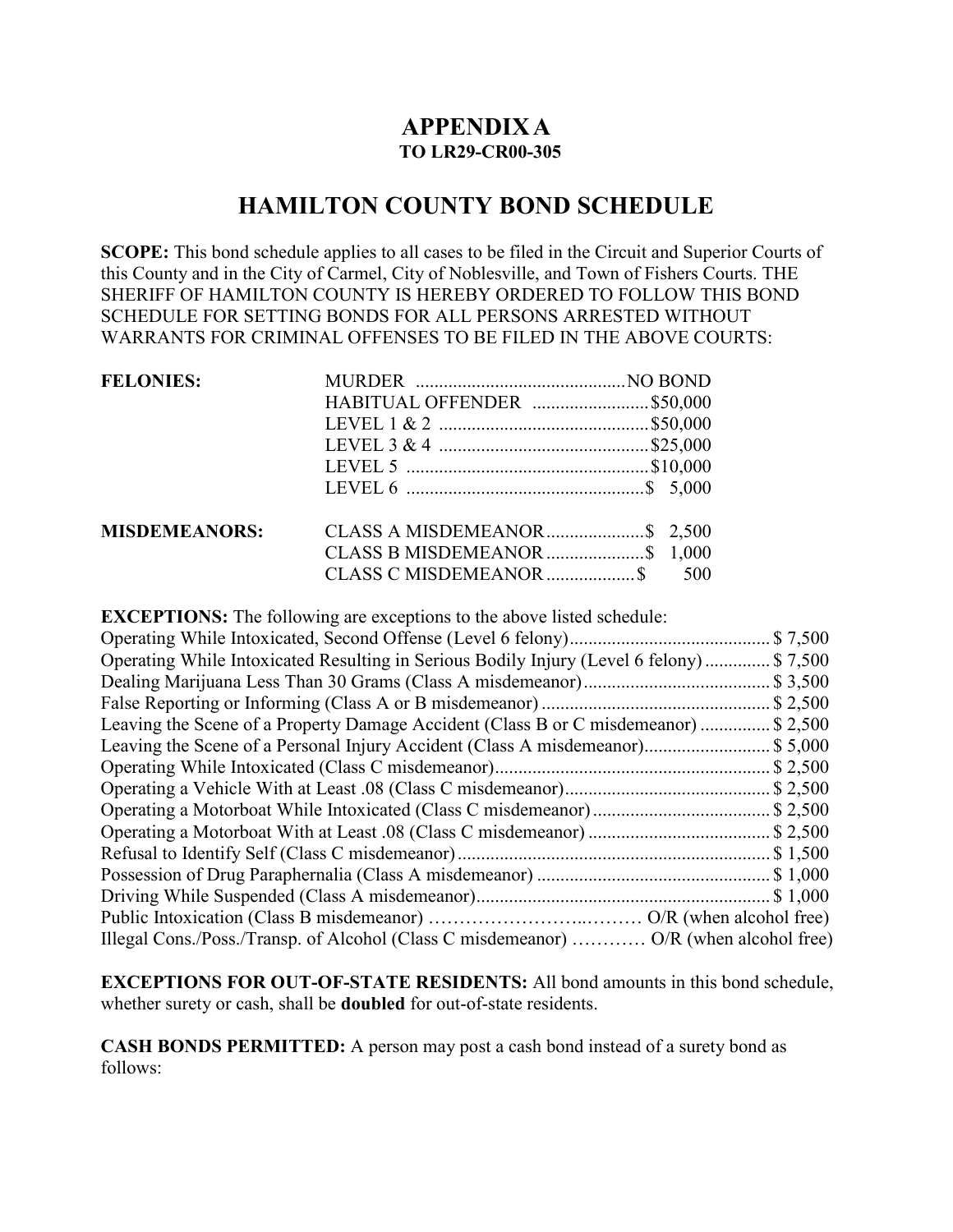| <b>FELONIES:</b> |                                              |
|------------------|----------------------------------------------|
|                  | LEVELS 1, 2, 3, 4 & 5  Same as Bond Schedule |
|                  |                                              |
|                  |                                              |

#### **MISDEMEANORS:** CLASS A, B, or C ….. One-half (1/2) of the Bond Schedule

All cash bonds shall be posted with the Hamilton County Sheriff or the Hamilton County Clerk only after the person posting the bond has signed the Cash Bond Agreement. Pursuant to I.C. 35-33-8- 3.2 and 35-33-8-4, the Hamilton County Clerk shall retain a portion of each cash bond posted in criminal cases as an administrative fee. The administrative fee shall not exceed ten percent (10%) of the monetary value of the cash bond or \$50, whichever is less.

**LACK OF IDENTIFICATION:** Any person who cannot be positively identified at book-in shall be held **without bond** until the person is brought before the Court for a hearing to determine bond. This includes, but is not limited to, those individuals who refuse to cooperate in their identification by refusing to be fingerprinted, individuals who possess conflicting identification, and individuals whose identifying information cannot be verified.

**24-HOUR HOLD:** A person arrested for battery, stalking, invasion of privacy, or strangulation, shall not be allowed to post bond under this schedule until 24 hours after book-in.

**BOND AMOUNTS ARE CUMULATIVE - EXCEPTIONS:** If a person has been arrested for multiple charges, the bond amount shall be the total amount required for all charges, except for the following situations:

1. If a person has been arrested for multiple alcohol charges (operating while intoxicated, public intoxication, illegal consumption/transportation), only the highest class bond for one charge shall be imposed for all of the alcohol charges; and

2. If a person has been arrested for multiple misdemeanor charges, the total cumulative bond for all of the misdemeanors shall not exceed \$5,000 (\$10,000 for out-of-state residents).

**BOND NOT AVAILABLE:** This bond schedule shall not be used for any person arrested for a crime when it can be reasonably determined that the person was on probation, parole, bond or release on the person's own recognizance for another offense. In such case, the person shall be detained in custody until a Court establishes the bond.

**CONDITIONS OF BOND:** As conditions of bond or release on recognizance (O/R), **all persons posting a Bond** are subject to the following conditions: (a) they **shall appear** in Court at all times required by the Court; (b) they **shall not leave the State of Indiana** without the **prior written** consent of the Court; (c) they **shall not commit nor be arrested** for another criminal offense; (d) they shall keep their attorney and the Court advised in writing of any change of address within 24 hours of such change; and, (e) they shall comply with any other condition ordered by the Court. Pursuant to I.C. 35-33-8-3.2(a)(4) a person's release may also be conditioned upon refraining from any direct or indirect contact with the alleged victim of an offense or any other individual as ordered by the Court. **Violation of any condition may result in the revocation of bond and the issuance of a re-arrest warrant**.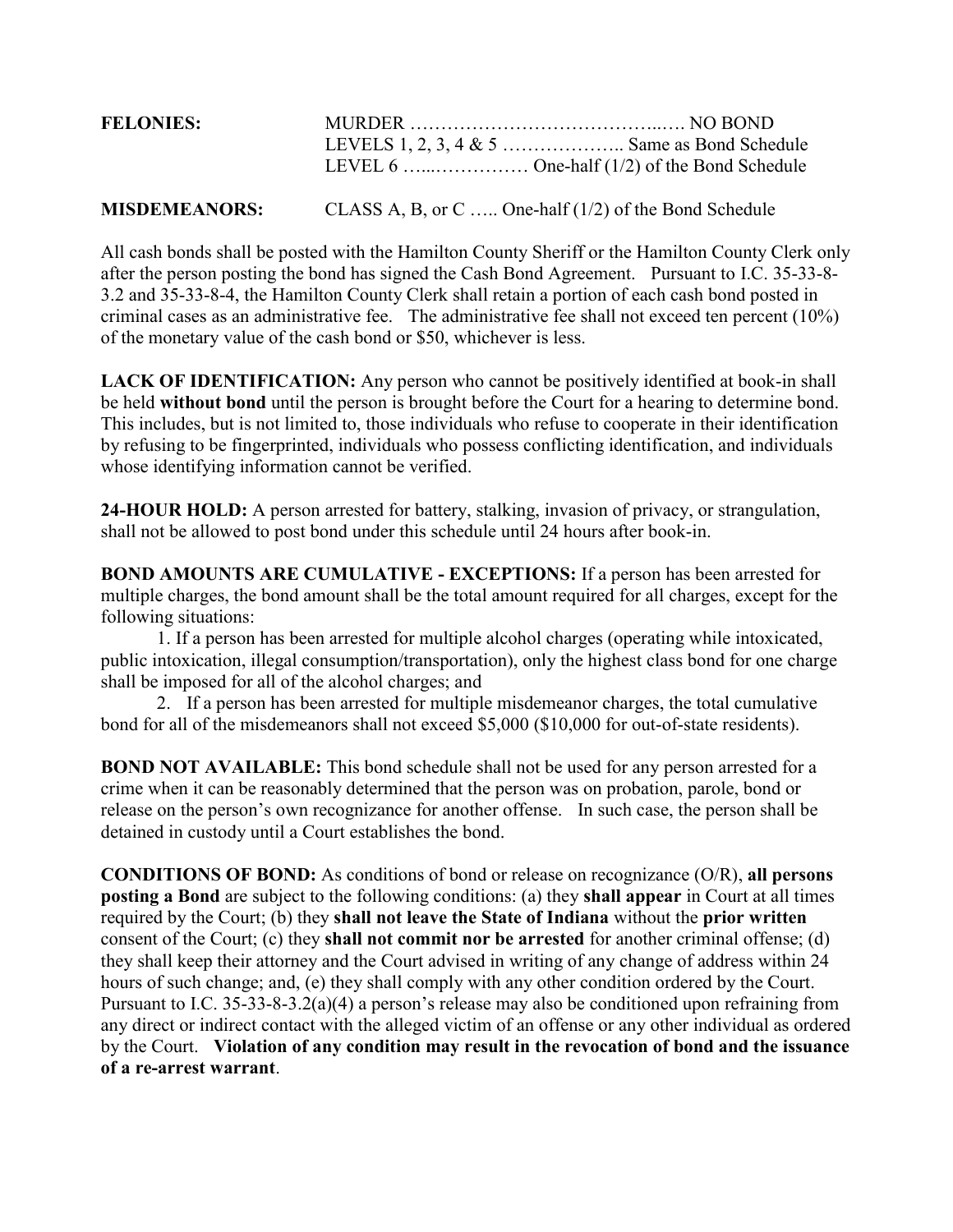**SUPERSEDES:** This Bail Bond Schedule is effective July 1, 2014 but does not supersede the previous Bail Bond Schedule, dated January 1, 2012, ordered by the Circuit and Superior Courts of this County and the City of Carmel, City of Noblesville, and Town of Fishers Courts.

## **SO ORDERED this 1st day of July, 2014.**

Original signed by the Honorable Felix , Nation, Pfleging, Hughes, Campbell, Sturtevant, Bardach, Poindexter, Caldwell, and Henke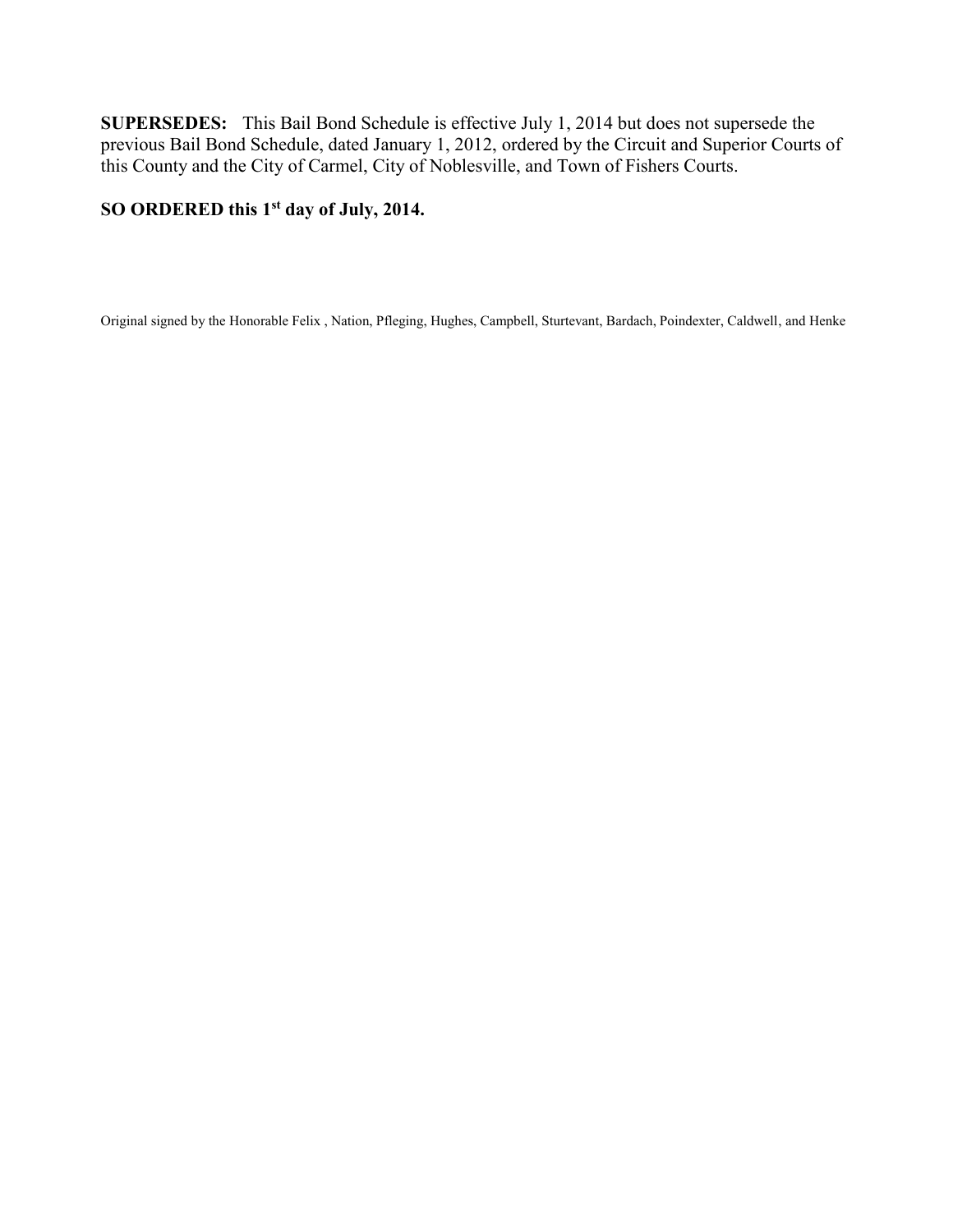### **APPENDIX D TO LR29-DN03-604**

# **TRIAL** *DE NOVO* **BAIL SCHEDULE FOR MISDEMEANOR OFFENSES**

The bond required by LR29-DN03-604.40 shall be posted by cash deposit or surety bond and shall be in accordance with the following schedule:

| Class A Misdemeanor | \$5,000.00 |
|---------------------|------------|
| Class B Misdemeanor | \$3,000.00 |
| Class C Misdemeanor | \$2,000.00 |

However, the following exceptions shall apply to the above listed schedule:

| Operating with .10% Blood Alcohol<br>Content (Class C Misdemeanor)             | \$5,000.00 |
|--------------------------------------------------------------------------------|------------|
| Contributing to the Delinquency of<br>a Minor (Class A Misdemeanor)            | \$2,000.00 |
| Reckless Driving (No Property or<br>Personal Injury) (Class B Misdemeanor)     | \$2,000.00 |
| Reckless Driving (Property Damage or<br>Personal Injury) (Class B Misdemeanor) | \$5,000.00 |

If the request for trial *de novo* is on a finding of violation of probation, then bond shall be set as follows:

| (a) | If the defendant is on probation<br>for a Class A Misdemeanor      | \$7,500.00 |
|-----|--------------------------------------------------------------------|------------|
| (b) | If the defendant is on probation<br>for a Class B or C Misdemeanor | \$5,000.00 |

If the request for trial *de novo* involves multiple charges/convictions or where the defendant is on probation on multiple convictions, the bond applied shall be the total amount required for all offenses.

All bail bonds posted by the defendants are subject to the following conditions:

(a) Defendant shall appear in court at all times required by the Court;